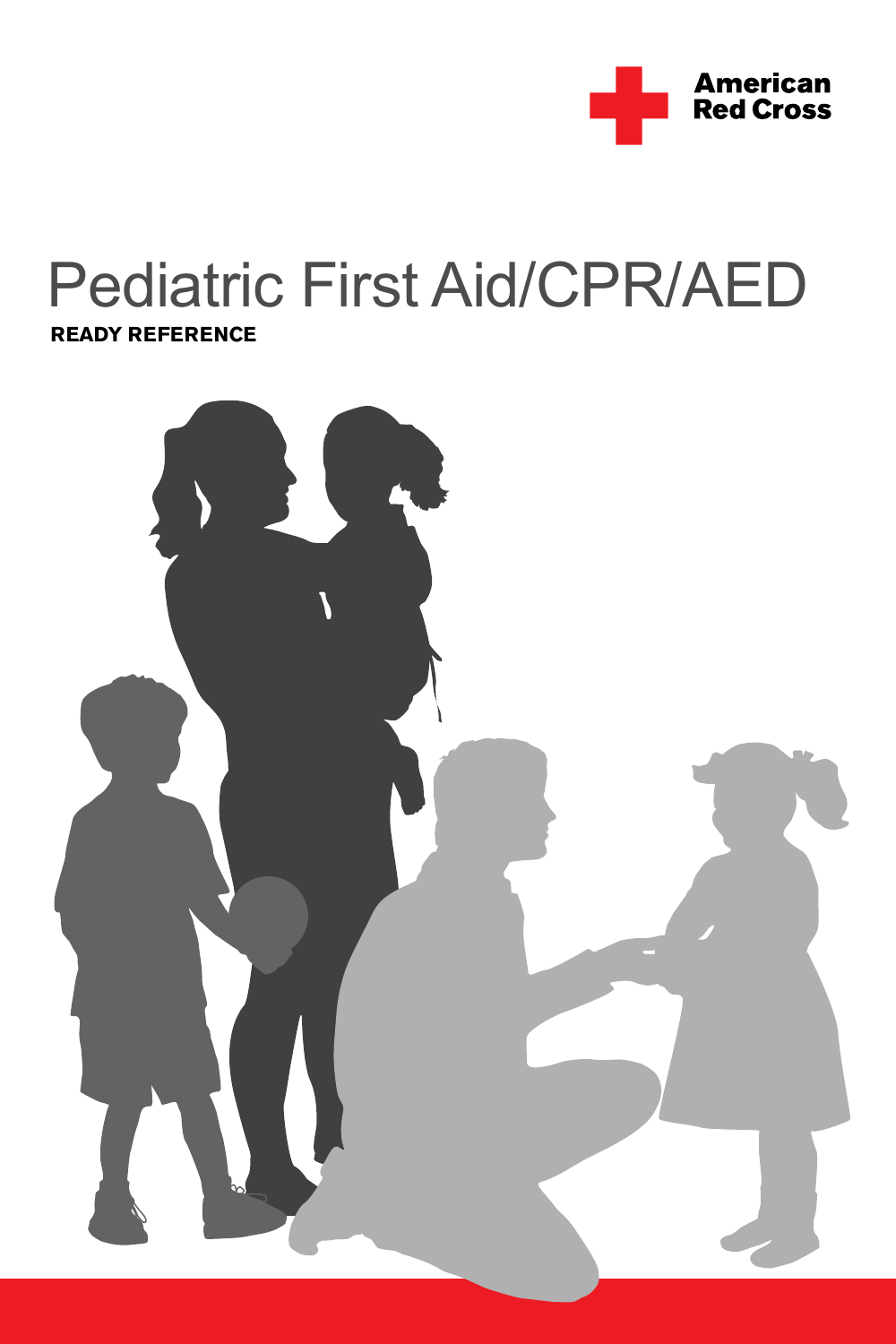# CHECKING AN INJURED OR ILL CHILD OR INFANT

**APPEARS TO BE UNCONSCIOUS**

#### **TIPS:**

- *Use disposable gloves and other personal protective equipment whenever giving care.*
- *Obtain consent from parent or guardian, if present.*

#### AFTER CHECKING THE SCENE FOR SAFETY, CHECK THE CHILD OR INFANT:

#### **CHECK FOR RESPONSIVENESS**

Tap the shoulder and shout, "Are you OK?"

■ For an infant, you may flick the bottom of the foot.





### **2** CALL 9-1-1

If no response, CALL 9-1-1 or the local emergency number.

■ If an unconscious child or infant is face-down, roll face-up, supporting the head, neck and back in a straight line.

#### If **ALONE**–Give about 2 minutes of **CARE**, then **CALL** 9-1-1.

If the child or infant responds, CALL 9-1-1 or the local emergency number for any life-threatening conditions and obtain consent to give **CARE. CHECK** the child from head to toe and ask questions to find out what happened.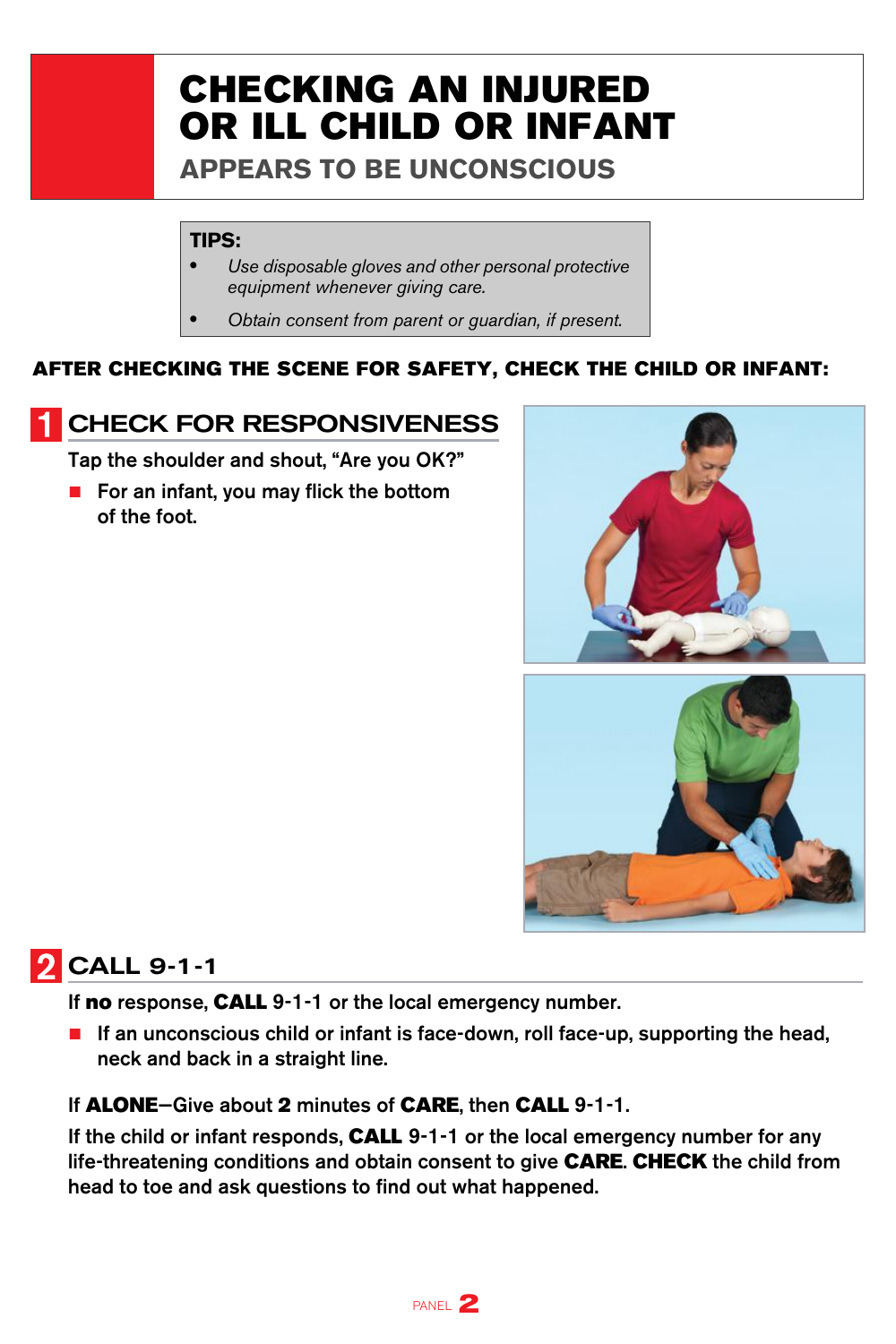#### **3 OPEN THE AIRWAY**

Tilt head back slightly, lift chin.

# **4 CHECK FOR BREATHING**

**CHECK** quickly for no more than 10 seconds.

- Occasional gasps are not breathing.
- Infants have periodic breathing, so changes in breathing pattern are normal for infants.



### **5** GIVE 2 RESCUE BREATHS

If no breathing, give 2 rescue breaths.

- Tilt the head back and lift the chin up.
- Child: Pinch the nose shut, then make a complete seal over child's mouth.
- Infant: Make complete seal over infant's mouth and nose.
- Blow in for about 1 second to make the chest clearly rise.
- Give rescue breaths, one after the other.

#### **TIPS:**

- **•** *If you witnessed the child or infant suddenly collapse, skip rescue breaths and start CPR (PANEL 7).*
- If the chest does not rise with rescue breaths, *retilt the head and give another rescue breath.*





### **6 QUICKLY SCAN FOR SEVERE BLEEDING**

#### WHAT TO DO NEXT

- IF THE CHEST STILL DOES NOT CLEARLY RISE AFTER RETILITING HEAD-Go to Unconscious Choking, PANEL 6.
- IF NO BREATHING–Go to CPR, PANEL 7 or AED, PANEL 8 (if AED is immediately available).
- IF BREATHING-Monitor breathing and for any changes in condition.

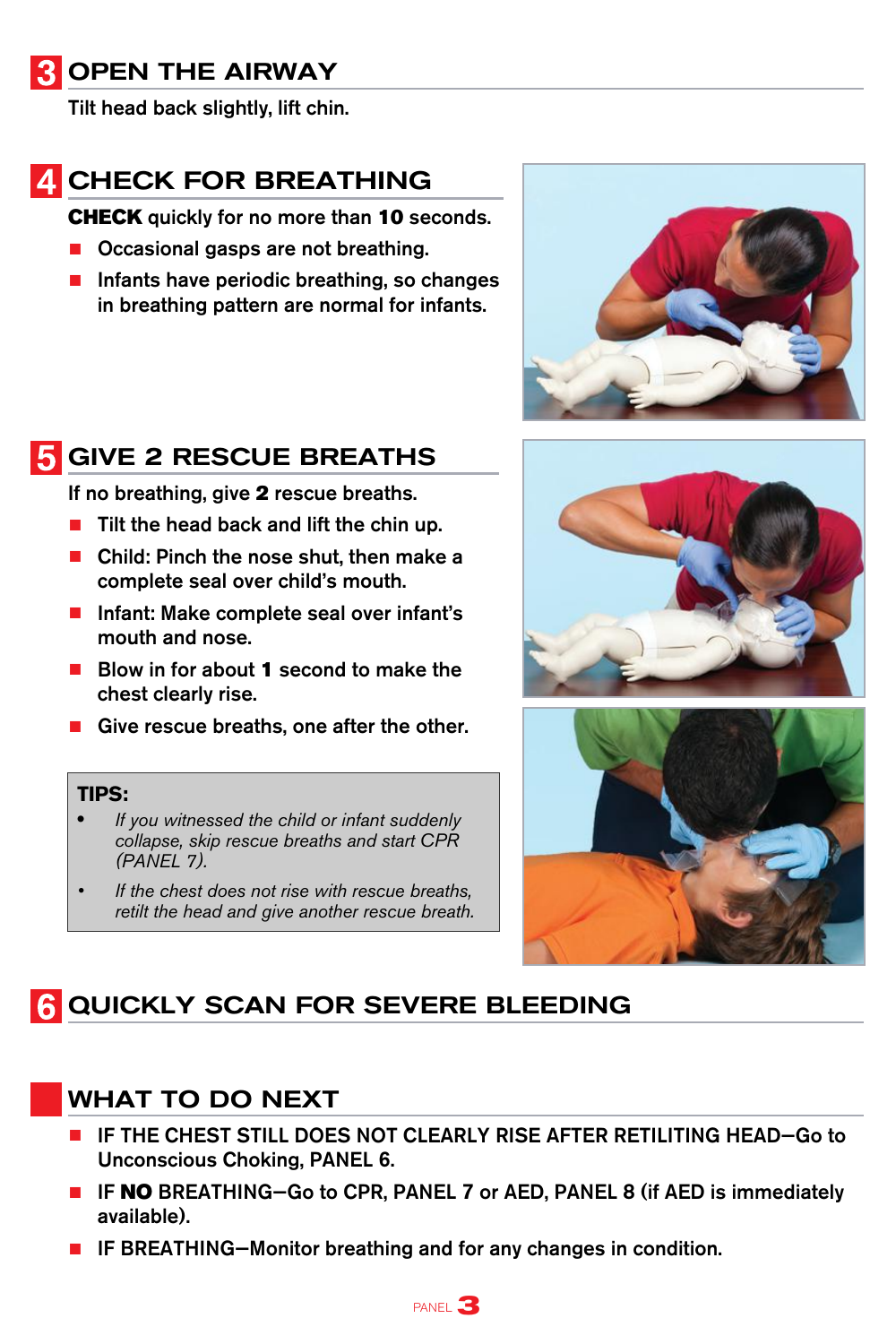# CONSCIOUS CHOKING—CHILD

**CANNOT COUGH, SPEAK OR BREATHE**

**TIP:** *Stand or kneel behind the child, depending on his or her size.*

#### AFTER CHECKING THE SCENE AND THE INJURED OR ILL CHILD, HAVE SOMEONE CALL 9-1-1 AND GET CONSENT FROM THE PARENT OR GUARDIAN, IF PRESENT.

#### GIVE 5 BACK BLOWS

Bend the child forward at the waist and give 5 back blows between the shoulder blades with the heel of one hand.

### GIVE 5 ABDOMINAL THRUSTS

- Place a fist with the thumb side against the middle of the child's abdomen, just above the navel.
- Cover your fist with your other hand.
- Give 5 quick, upward abdominal thrusts.

#### **R** CONTINUE CARE

Continue sets of 5 back blows and 5 abdominal thrusts until the:

- Object is forced out.
- Child can cough forcefully or breathe.
- Child becomes unconscious.

#### WHAT TO DO NEXT

■ IF CHILD BECOMES UNCONSCIOUS-CALL 9-1-1, if not already done. Carefully lower the child to the ground and give CARE for an unconscious choking child, beginning with looking for an object (PANEL 6, Step 3).







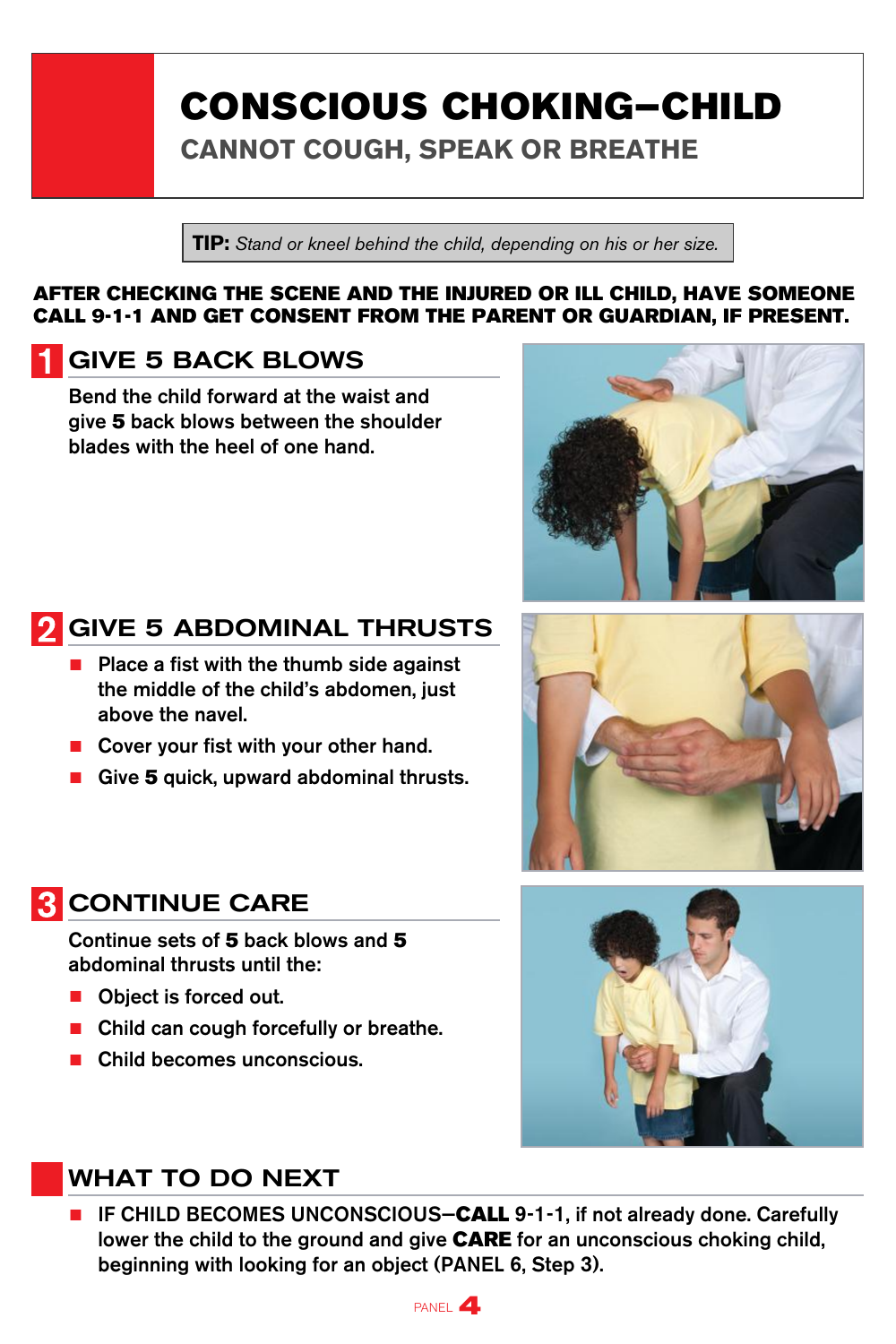# CONSCIOUS CHOKING—INFANT

**CANNOT COUGH, CRY OR BREATHE** 

#### AFTER CHECKING THE SCENE AND THE INJURED OR ILL INFANT, HAVE SOMEONE CALL 9-1-1 AND GET CONSENT FROM THE PARENT OR GUARDIAN, IF PRESENT.

#### GIVE 5 BACK BLOWS

Give firm back blows with the heel of one hand between the infant's shoulder blades.





Place two or three fingers in the center of the infant's chest just below the nipple line and compress the breastbone about 1½ inches.

**TIP:** *Support the head and neck securely when giving back blows and chest thrusts. Keep the head lower than the chest.*



#### **R** CONTINUE CARE

Continue sets of 5 back blows and 5 chest thrusts until the:

- Object is forced out.
- Infant can cough forcefully, cry or breathe.
- Infant becomes unconscious.

#### WHAT TO DO NEXT

■ IF INFANT BECOMES UNCONSCIOUS-CALL 9-1-1, if not already done. Carefully lower the infant onto a firm, flat surface and give CARE for an unconscious choking infant, beginning with looking for an object (PANEL 6, Step 3).

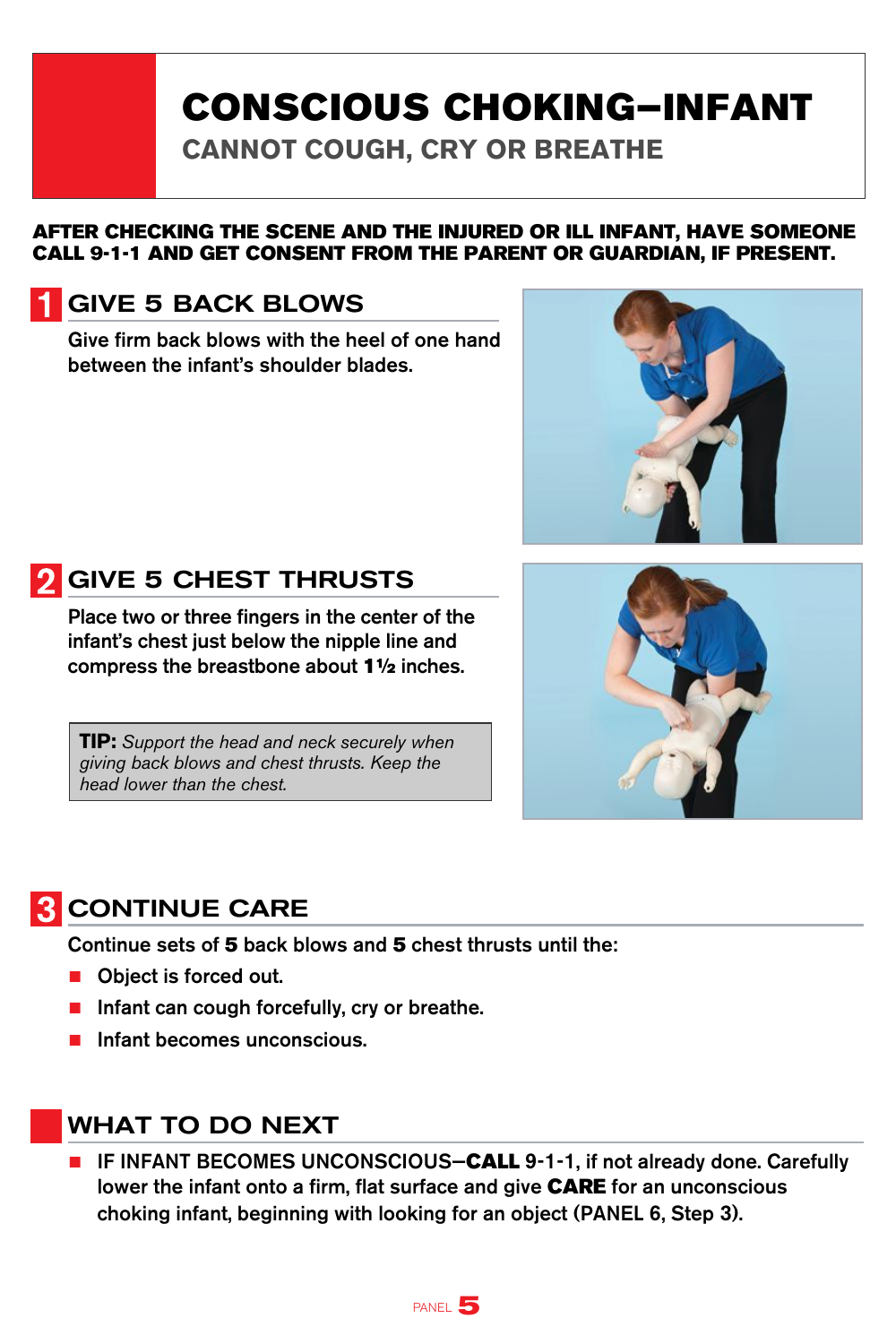# UNCONSCIOUS CHOKING—CHILD AND INFANT

**CHEST DOES NOT RISE WITH RESCUE BREATHS** 

#### AFTER CHECKING THE SCENE AND THE INJURED OR ILL CHILD OR INFANT:

### GIVE RESCUE BREATHS

Retilt the head and give another rescue breath.



### **GIVE CHEST COMPRESSIONS**

If the chest still does not rise, give 30 chest compressions.

**TIP:** *Child or infant must be on firm, flat surface. Remove CPR breathing barrier when giving chest compressions.*





#### **R** LOOK FOR AND REMOVE OBJECT IF SEEN



### **4 GIVE 2 RESCUE BREATHS**

#### WHAT TO DO NEXT

- IF BREATHS DO NOT MAKE THE CHEST RISE—Repeat steps 2 through 4.
- IF THE CHEST CLEARLY RISES-CHECK for breathing. Give CARE based on conditions found.

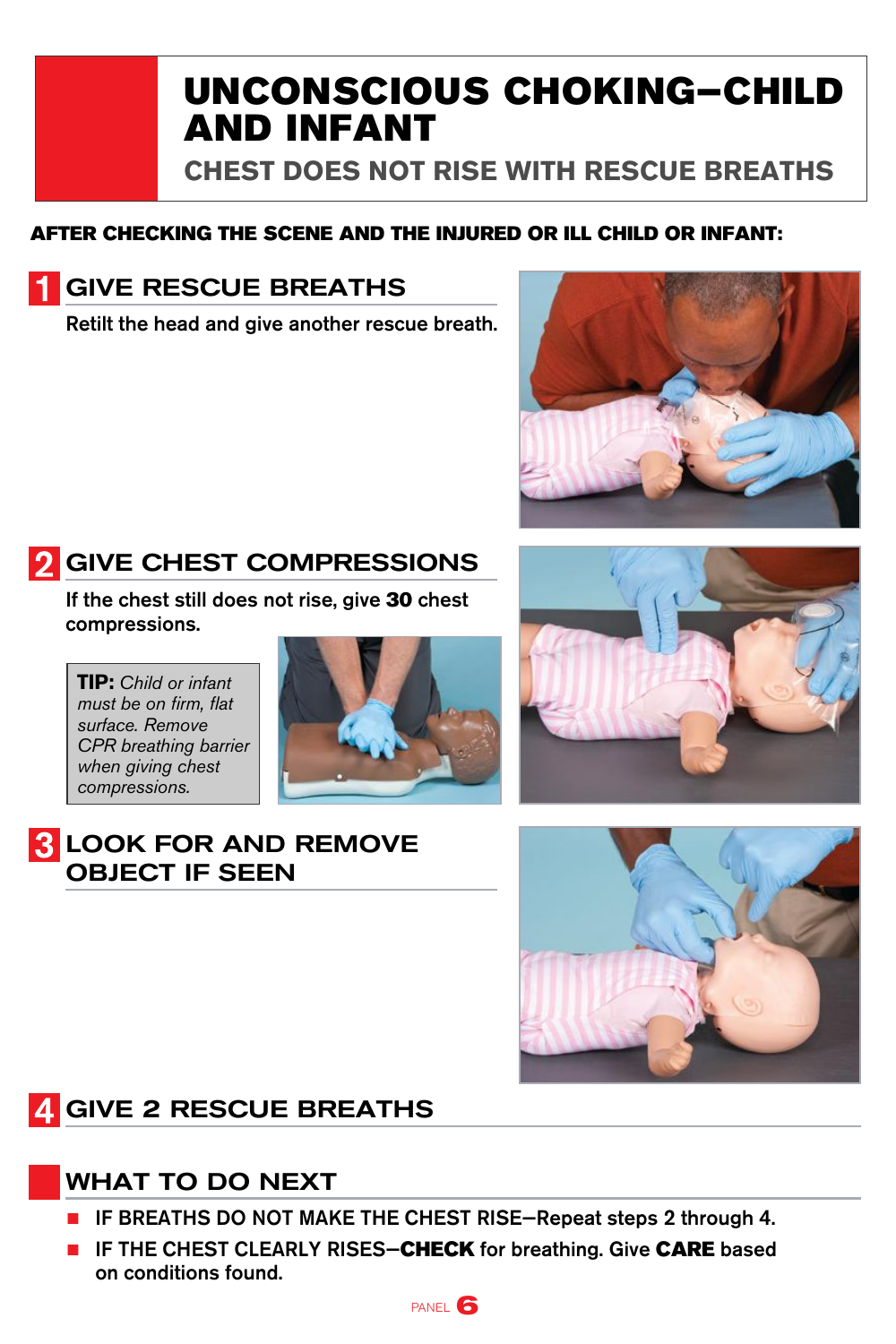# CPR—CHILD AND INFANT

**NO BREATHING** 

#### AFTER CHECKING THE SCENE AND THE INJURED OR ILL CHILD OR INFANT:

#### GIVE 30 CHEST COMPRESSIONS

Push hard, push fast in the middle of the chest.

- Child: Push about 2 inches deep.
- Infant: Push about 1½ inches deep.
- Push fast, at least 100 compressions per minute.

**TIP:** *Child or infant must be on firm, flat surface.* 

# **GIVE 2 RESCUE BREATHS**

- Tilt the head back and lift the chin up.
- Child: Pinch the nose shut, then make a complete seal over child's mouth.
- Infant: Make complete seal over infant's mouth and nose.
- Blow in for about 1 second to make the chest clearly rise.
- Give rescue breaths, one after the other.



### **3** DO NOT STOP

Continue cycles of CPR. Do not stop CPR except in one of these situations:

- You find an obvious sign of life, such as breathing.
- An AED is ready to use.
- Another trained responder or EMS personnel take over.
- You are too exhausted to continue.
- The scene becomes unsafe.

**TIP:** *If at any time you notice an obvious sign of life, stop CPR and monitor breathing and for any changes in condition.*

#### WHAT TO DO NEXT FOR CHILD AND INFANT

- IF AN AED BECOMES AVAILABLE-Go to AED, PANEL 8.
- IF BREATHS DO NOT MAKE CHEST RISE-Give CARE for unconscious choking (PANEL 6).

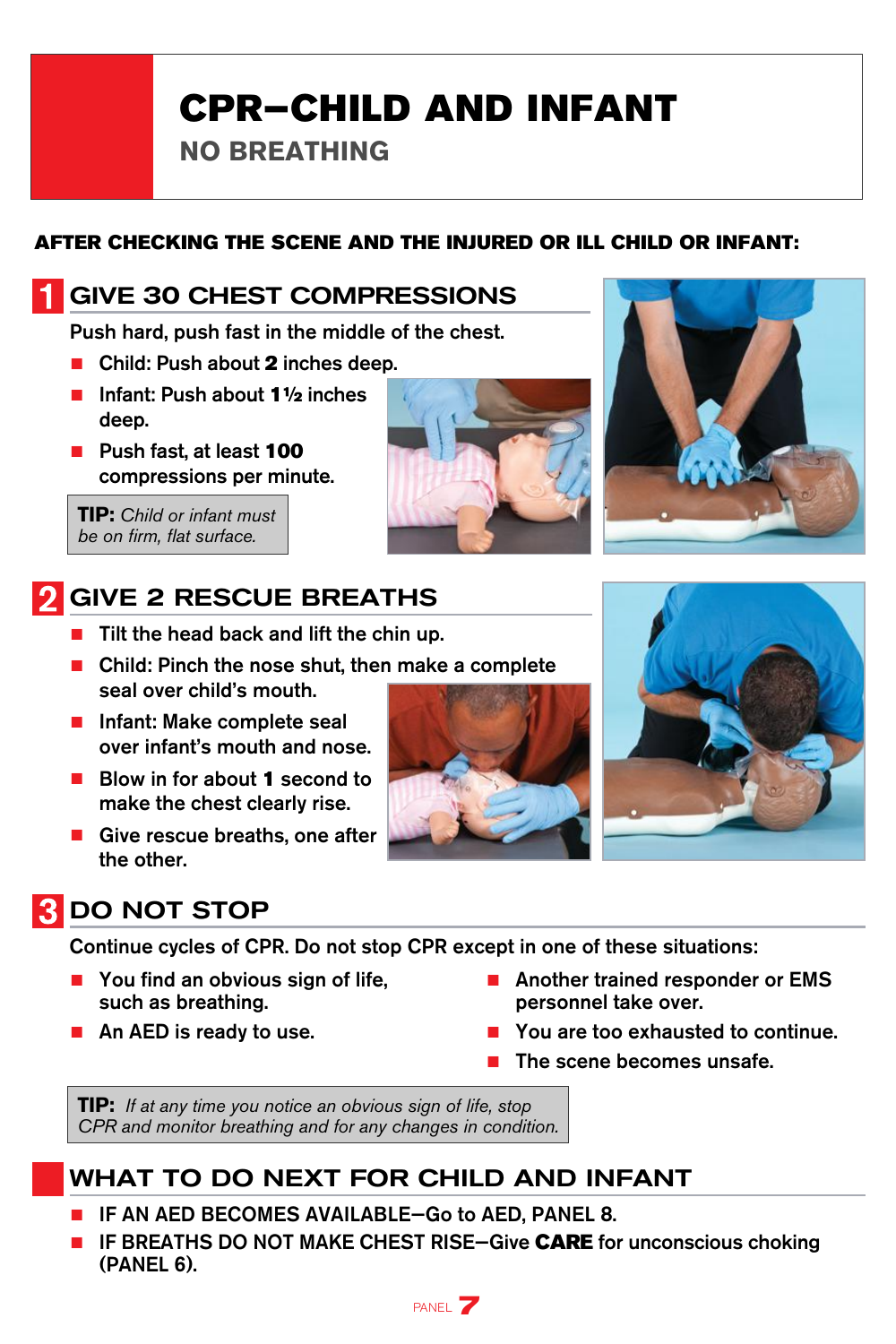# AED—CHILD AND INFANT YOUNGER THAN AGE 8 OR WEIGHING LESS THAN 55 POUNDS **NO BREATHING**

**TIP:** *When available, use pediatric settings or pads when caring for children and infants. If pediatric equipment is not available, rescuers may use AEDs configured for adults.*

#### AFTER CHECKING THE SCENE AND THE INJURED OR ILL CHILD OR INFANT:



Follow the voice and/or visual prompts.



### **2** WIPE BARE CHEST DRY



#### **3** ATTACH PADS

If pads risk touching each other, use front-to-back pad placement.





#### 4 PLUG IN CONNECTOR, IF NECESSARY



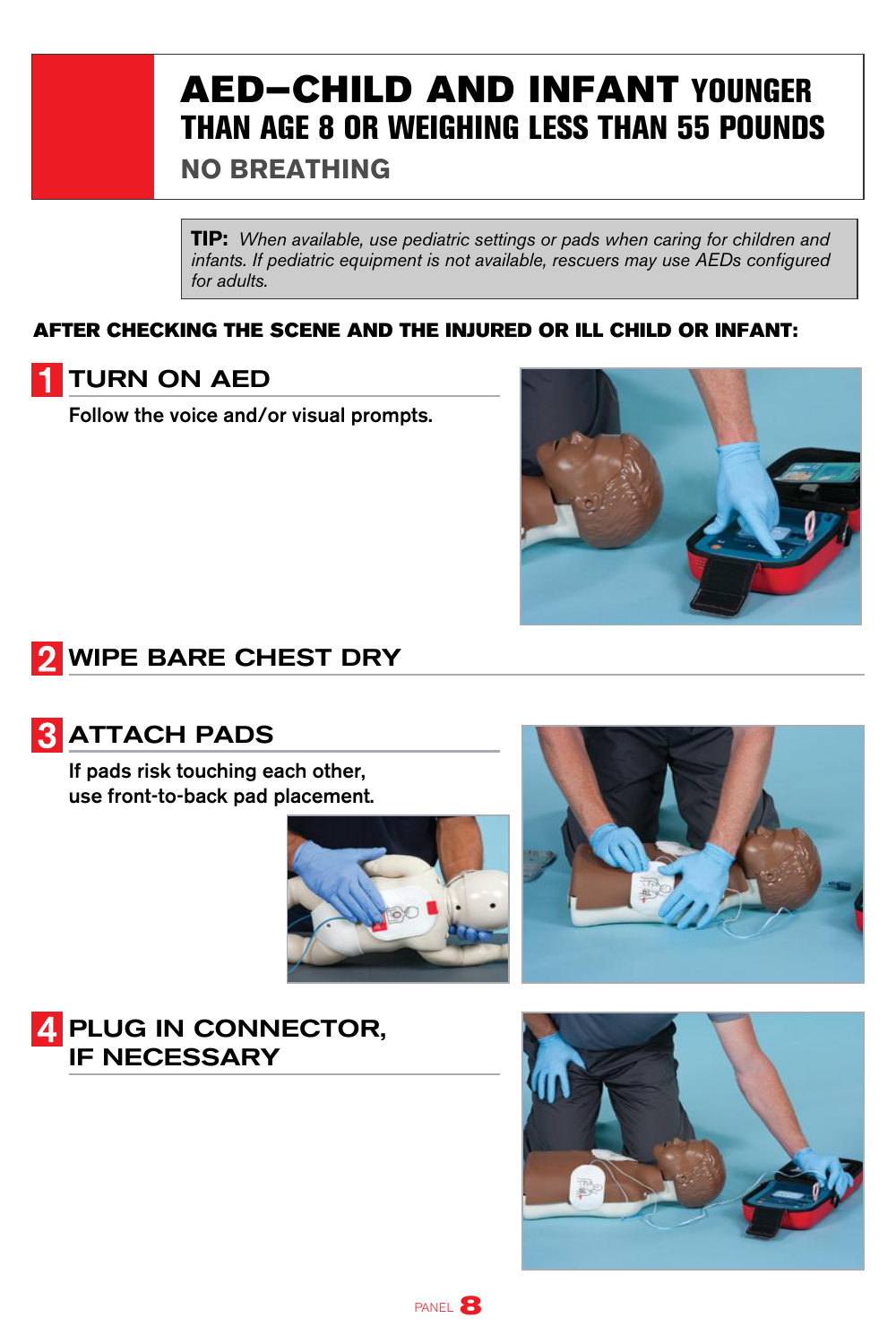## **5 STAND CLEAR**

Make sure no one, including you, is touching the child or infant.

■ Say, "EVERYONE, STAND CLEAR."



#### **6 ANALYZE HEART RHYTHM**

Push the "analyze" button, if necessary. Let AED analyze the heart rhythm.

#### DELIVER SHOCK

IF A SHOCK IS ADVISED:

- Make sure no one, including you, is touching the child or infant.
- Say, "EVERYONE, STAND CLEAR."
- Push the "shock" button, if necessary.



#### 8 PERFORM CPR

After delivering the shock, or if no shock is advised:

- Perform about 2 minutes (or 5 cycles) of CPR.
- Continue to follow the prompts of the AED.

#### **TIPS:**

- If two trained responders are present, one should perform CPR while *the second responder operates the AED.*
- If at any time you notice an obvious sign of life, stop CPR and monitor *breathing and for any changes in condition.*

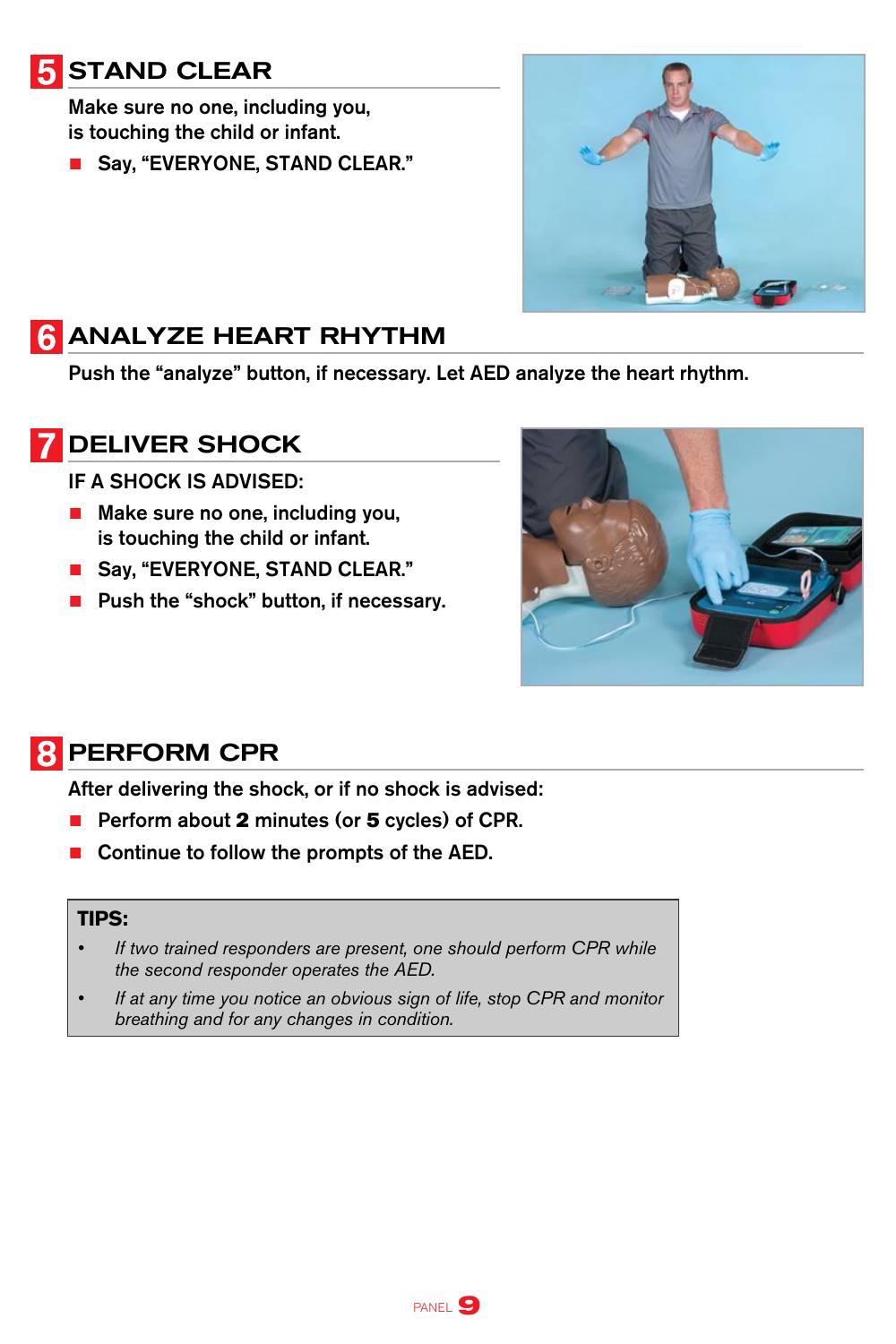# CONTROLLING EXTERNAL BLEEDING

#### AFTER CHECKING THE SCENE AND THE INJURED CHILD OR INFANT:

#### COVER THE WOUND

Cover the wound with a sterile dressing.

#### 2 APPLY DIRECT PRESSURE UNTIL BLEEDING STOPS





Check for circulation beyond the injury (check for feeling, warmth and color).



### **A APPLY MORE PRESSURE AND CALL 9-1-1**

If the bleeding does not stop:

- Apply more dressings and bandages.
- Continue to apply additional pressure.
- Take steps to minimize shock.
- **CALL** 9-1-1 if not already done.

**TIP:** *Wash hands with soap and water after giving care.*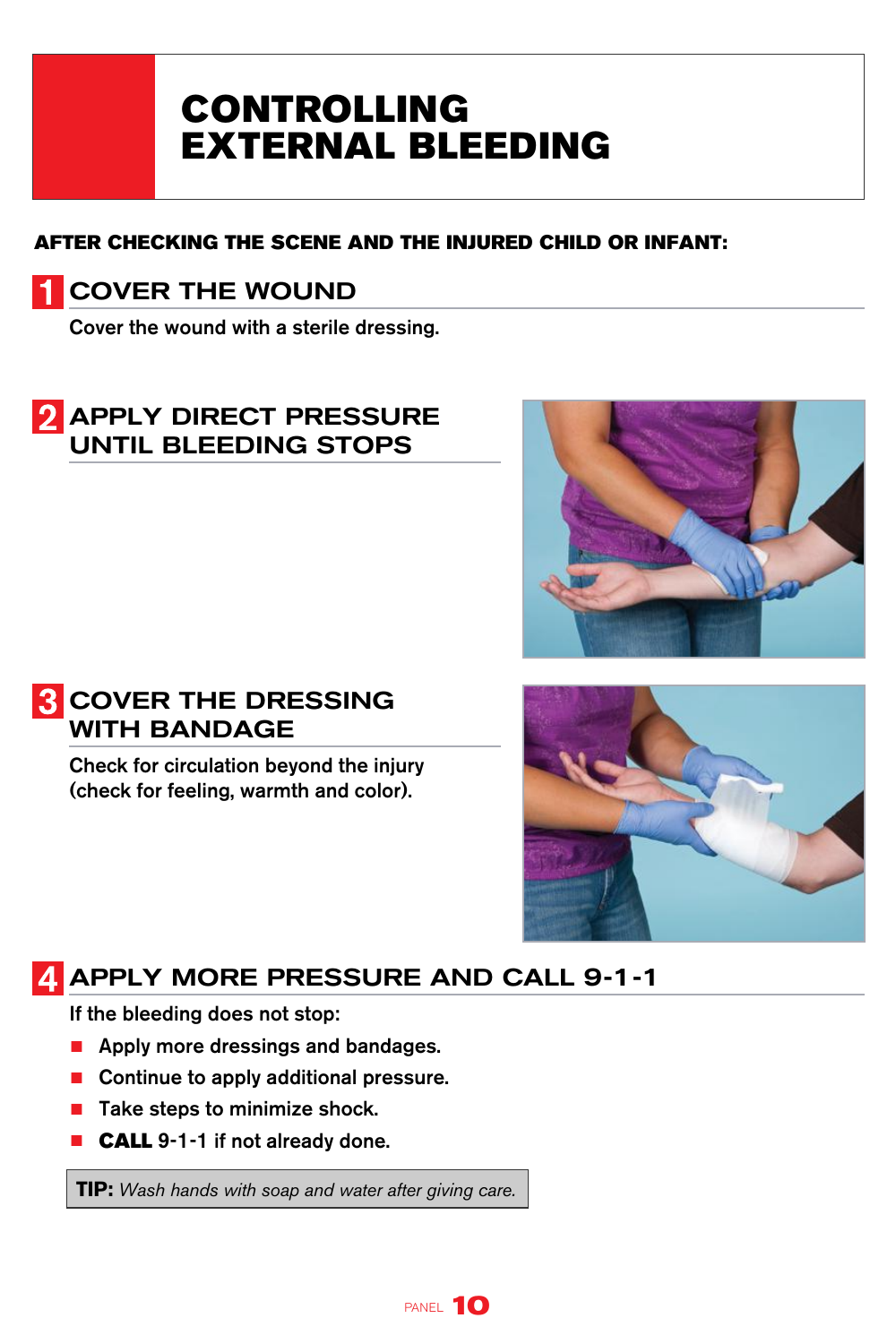# BURNS

#### AFTER CHECKING THE SCENE AND THE INJURED CHILD OR INFANT:

#### REMOVE FROM SOURCE OF BURN

#### **2** COOL THE BURN

Cool the burn with cold running water at least until pain is relieved.



#### **4 CALL 9-1-1**

CALL 9-1-1 or the local emergency number if the burn is severe or other life-threatening conditions are found.